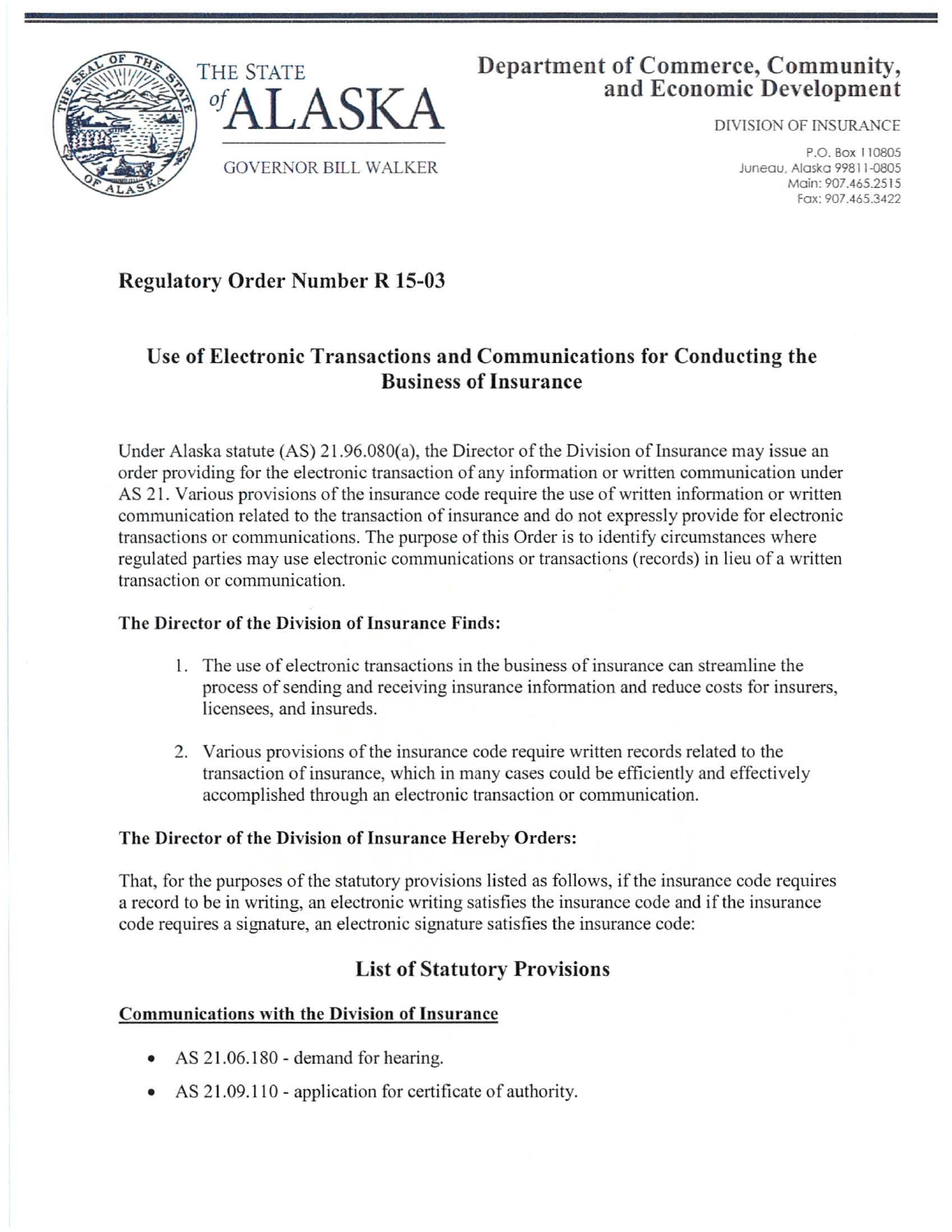- AS 21.09.135 application for voluntary surrender of certificate.
- AS 21.09.207 statement of actuarial opinion and supporting documents.
- AS 21.09.245(a) & (b) insurer's required notice of change to the division.
- AS 21.09.247 biographical affidavits.
- AS 21.14.010 risk based capital reports.
- AS 21.14.070 risk based capital report for foreign insurers.
- AS 21.14.090 consent of insurer to release of report.
- AS 21.14.200(15)(B) written explanation of failure to file report by due date.
- AS 21.22.060 registration of insurers who are members of an insurance holding company system and disclaimer of affiliation.
- AS 21.22.120 written consent to public release of confidential information.
- AS 21.24.130(b) notice to director by domestic insurer of assignment of assets.
- AS 21.27.025 licensee's required notice of change to the division.
- AS 21.27.110(b) termination of appointment.
- AS 21.27.570(b) & (c) controlling insurance producers.
- AS  $21.27.620(a)(2)$  & (f) acting as a managing general agent.
- AS  $21.27.650(a)(3)$  list of supervisors and current insurers for third-party administrators.
- AS 21.27.650(b) third-party administrator contract.
- AS 21.27 .690(b) license exceptions reinsurance intermediary broker.
- AS 21.27.760(b)(14) and (15) reinsurance intermediary manager contract.
- AS 21.33.06 report to director of surplus lines insurance placement.
- AS 21.34.060 report to director of placement of insurance with non-admitted insurer.
- AS 21.34.080 surplus lines transaction report.
- AS 21.36.390 insurer or licensee notice to the division of fraud.
- AS 21.39.041(c) application to the director to authorize a filing to become effective before the waiting period has expired.
- AS  $21.39.050(d)$  application to the director for a hearing on a disapproved filing.
- AS 21.39.070 application to the director to file a deviation.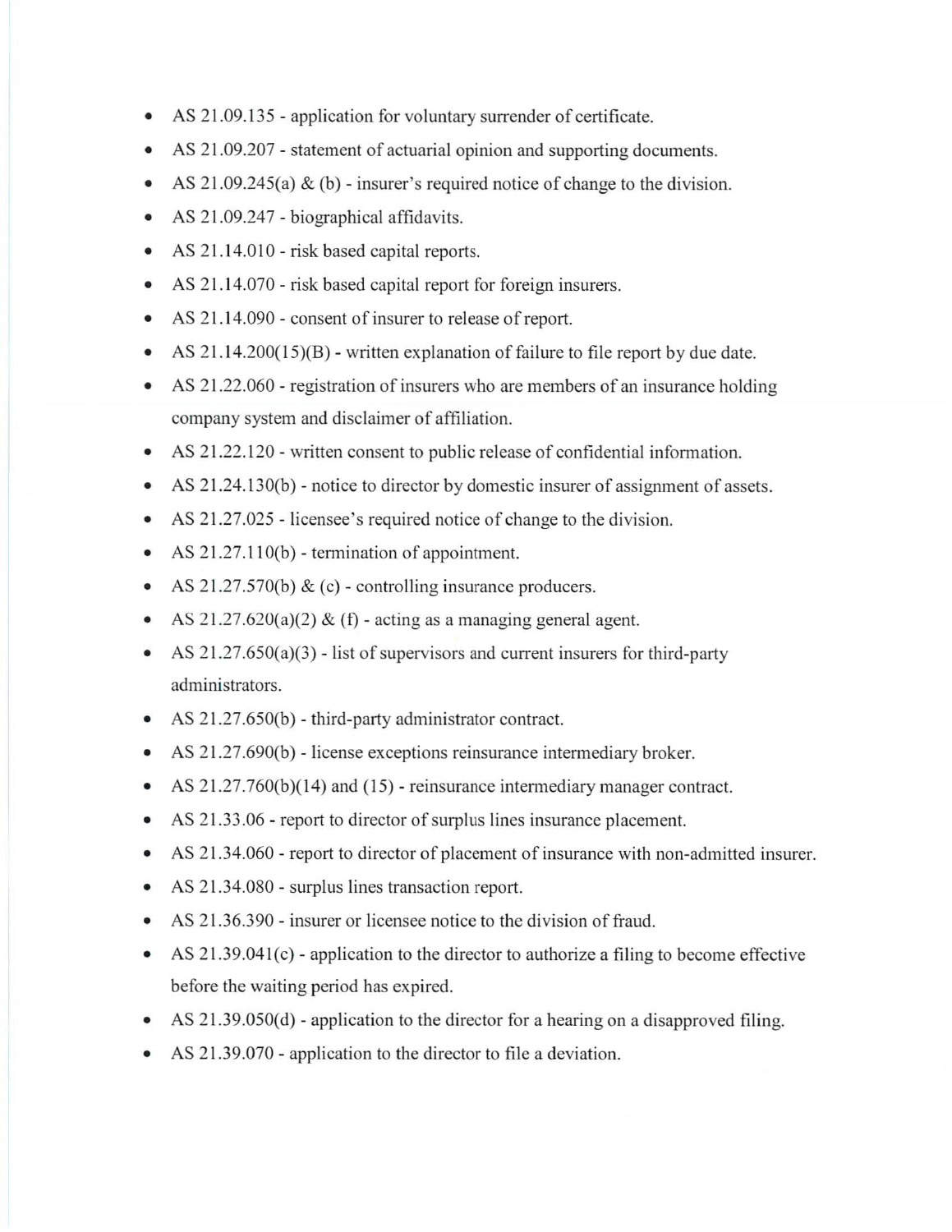- AS 21.39.220 rate filings, supplementary rate information, supporting information, application to director to make rate effective before expiry of waiting period, and application to director to extend to time to provide information.
- AS 21.42.120, AS 21.42.123, & AS 21.42.125 filing and approval of forms.
- AS 21.56.250(1) actuarial certification to the director for small employer health insurance.
- AS  $21.66.400(c)$  application to the director for a hearing.
- AS 21.69.250(a) trust agreement for formation of mutual.
- AS 21.69.620(a)-filing domestic mutual insurer reinsurance contract with director.
- AS 21.75.080 notice of election by attorney in fact.
- AS  $21.76.900(4)$  joint insurance cooperative agreements.

#### **Communications between an insurer and its agents**

- AS 21.09.160(c) insurer's notice of suspension or revocation to agents and MGAs.
- AS  $21.27.110(a)$  termination of an appointment.
- AS 21.27.570(a) controlling insurance producers.
- AS 21.27.620 managing general agents.
- AS 21.27.650 insurer's third-party administrator.
- AS 21.27.690 reinsurance intermediary brokers.
- AS 21.27.760 reinsurance intermediary manager contract.

#### **Communications between an insurer or producer and consumers**

- AS 21.34.100 evidence of insurance.
- AS 21.34.110 surplus lines broker's notice to insured.
- AS  $21.36.185$  complaints.
- AS 21.36.505 health discount plans.
- AS 21.36.515(a) disclosures and notices related to portable electronic devices insurance.
- AS  $21.42.250(a)$  & (b) delivery of policies.
- AS 21.42.270 assignment of policies.
- AS 21.42.290 minor may give acquittance.
- AS 21.42.300 forms for proof of loss to be furnished.
- AS  $21.53.060(c)$  notice of long term care benefits denial.